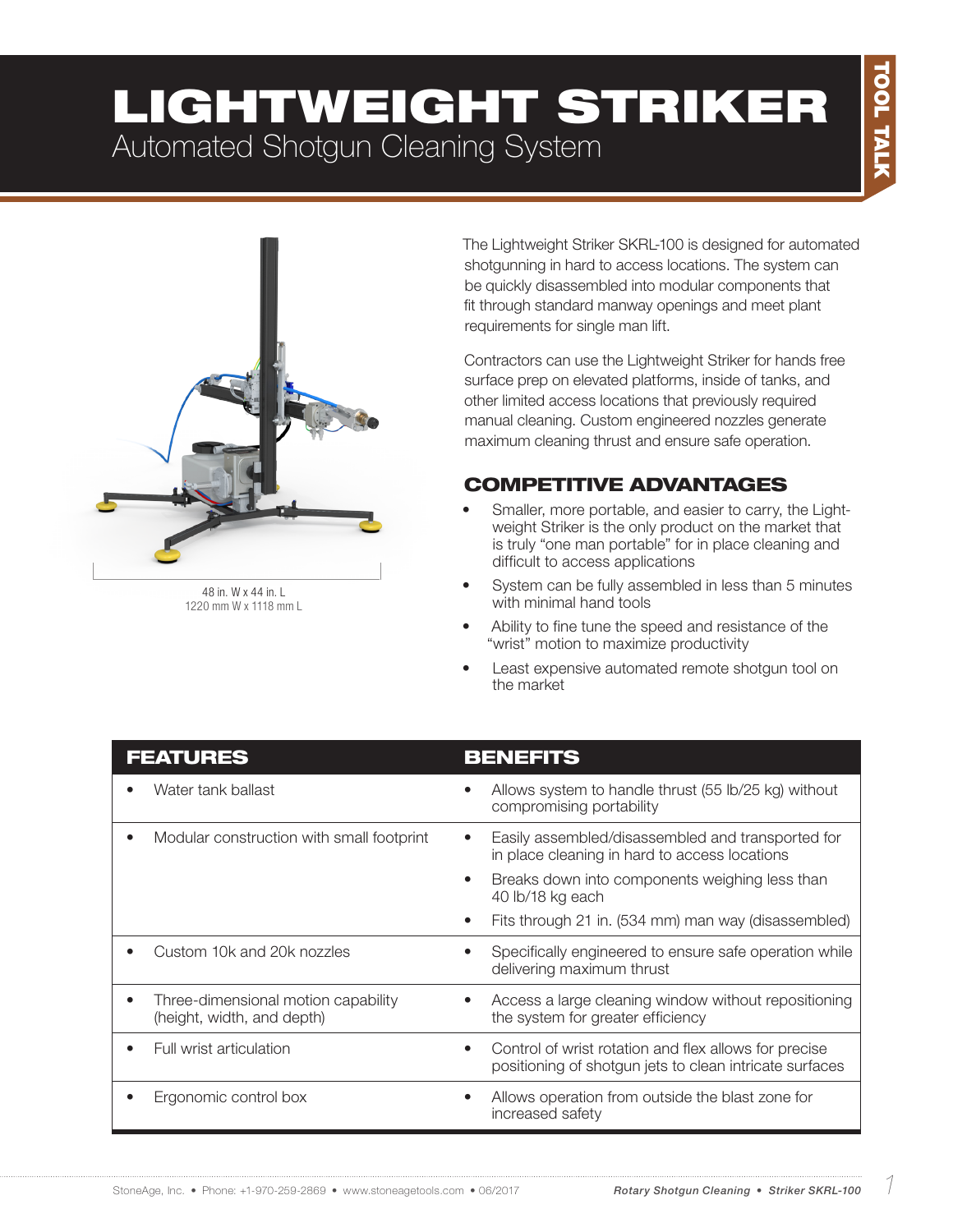

#### **CONSIDERATIONS**

- Do you need a dump valve and foot pedal? Foot pedal, dump valve, and 1/4" hose are not included in the base package – work with your customer service representative to source these items.
- Do you need additional anchoring or mounting options? Contact StoneAge Solutions if you applicatioin requires special anchoring or mounting accommodations.

#### TOOL SPECIFICATIONS

| <b>MODEL</b>                                         | <b>SKRL-100</b>                                               |
|------------------------------------------------------|---------------------------------------------------------------|
| <b>Cleaning Window</b>                               | 47 in. H x 68 in. W x 40 in. D<br>1194 mm x 1727 mm x 1016 mm |
| <b>Operating Pressure</b>                            | 10k or 20k psi 700 or 1400 bar                                |
| <b>Reaction Force</b>                                | Up to $55$ lb $25$ kg                                         |
| <b>Air Supply Pressure</b>                           | 80-125 psi 0.70-0.86 MPa                                      |
| <b>Footprint Dimensions,</b><br><b>Extended</b>      | 48 in W x 44 in L x 57 in H<br>1220 mm x 1118 mm x 1448 mm    |
| Weight, Assembled*                                   | 153 lb 69 kg                                                  |
| <b>Control Box Weight</b>                            | 43 lb 19.5 kg                                                 |
| <b>Recommended Operational</b><br><b>Temperature</b> | $-4-140$ °F $-20-60$ °C                                       |

\*System can be disassembled for transport.

*Visit our website for tool resources including operation and maintenance videos:* 

#### WWW.STONEAGETOOLS.COM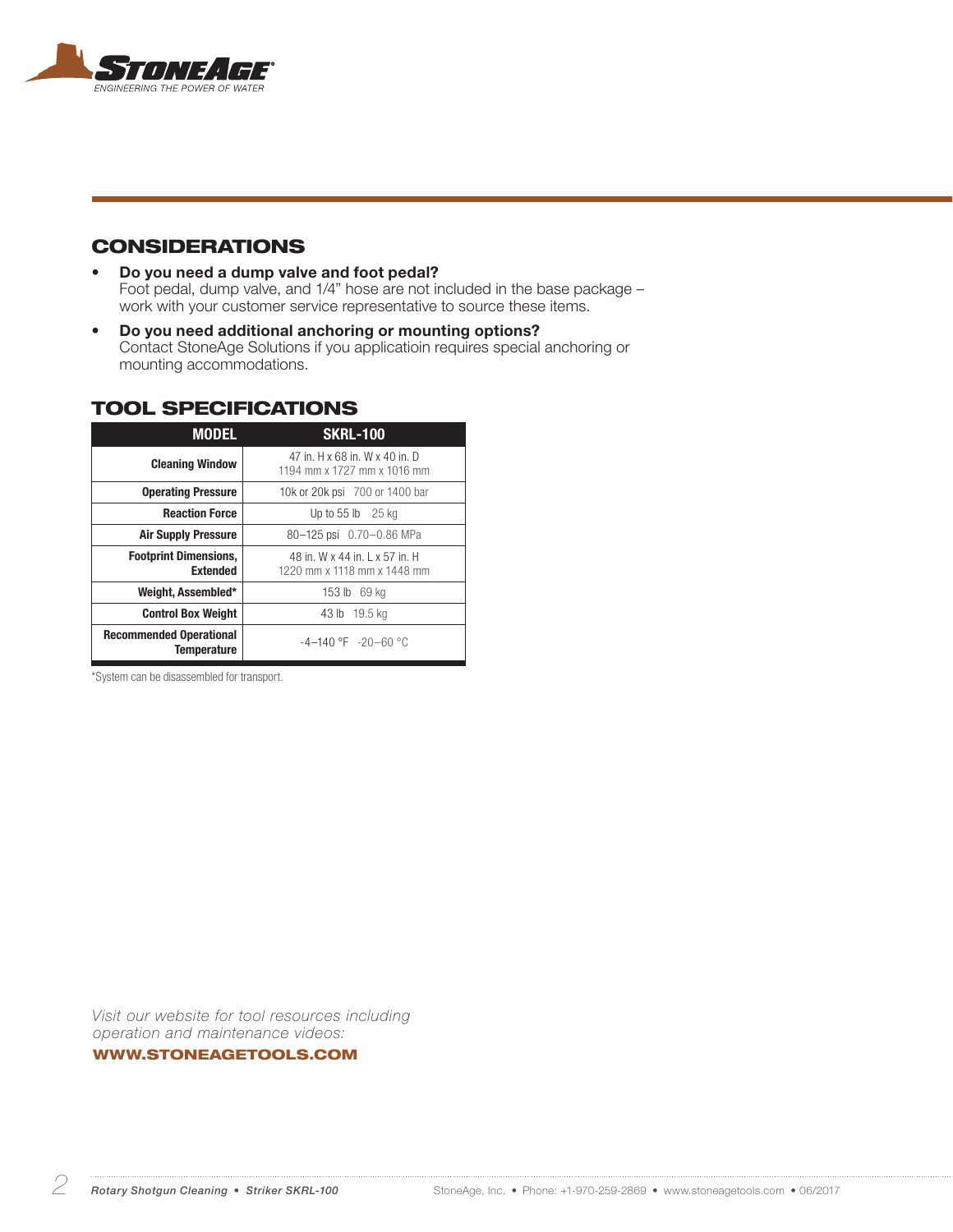# LIGHTWEIGHT STRIKER CONFIGURATION



#### A complete Lightweight Striker configuration includes the following components:

- 1. Striker SKRL-100 system assembly
- 2. Control box
- 3. Shotgun nozzle package for required pressure

#### The following items may also be requested:

1. Foot pedal and dump valve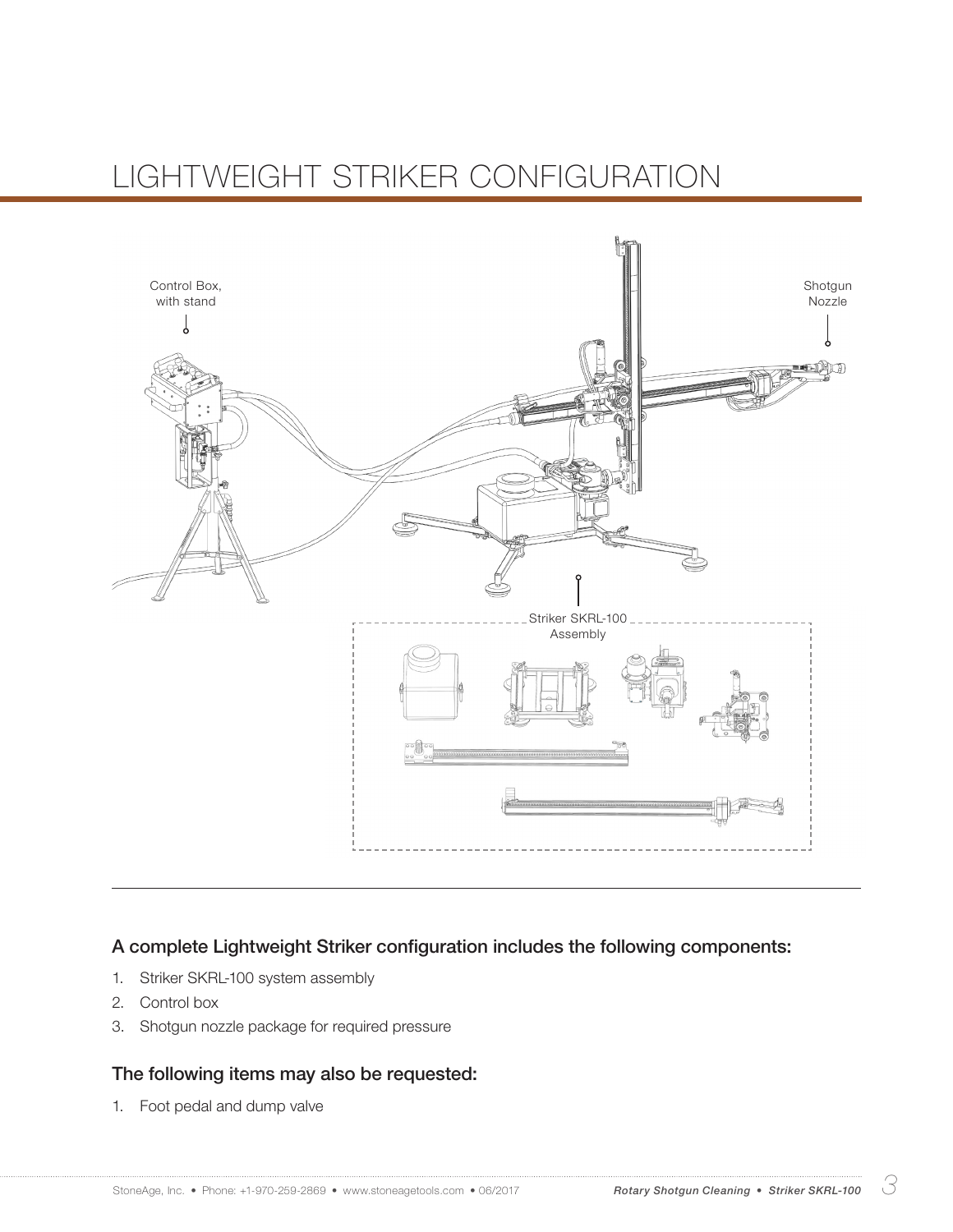

# LIGHTWEIGHT STRIKER CONFIGURATION

### ORDERING THE PACKAGE

StoneAge offers preconfigured Striker SKRL-100 packages. Optional items can be ordered separately.

Select a base package from the following configurations:

| <b>PACKAGE PART ID</b> | <b>PACKAGE CONTENTS</b>                 |
|------------------------|-----------------------------------------|
| <b>SKRL-100-P4-PKG</b> | 1 x <b>SKRL-100</b> Lightweight Striker |
|                        | 1 x CB-SKR Control box                  |
|                        | 1 x SKRL 103 Hose kit, 10k              |
| SKRL-100-MP9-PKG       | 1 x SKRL-100 Lightweight Striker        |
|                        | 1 x CB-SKR Control box                  |
|                        | 1 x SKRL 203-K Hose kit, 20k            |

Select the nozzle to match your application:

| <b>NOZZLE PART ID</b>           | <b>DESCRIPTION</b>                              |
|---------------------------------|-------------------------------------------------|
| SKRL-P4<br>10k/700 bar          | Rotary Swivel Assy, 10k, with CNM16 042 nozzles |
| <b>SKRL-MP9</b><br>20k/1400 bar | Rotary Swivel Assy, 20k, with CNM12 032 nozzles |